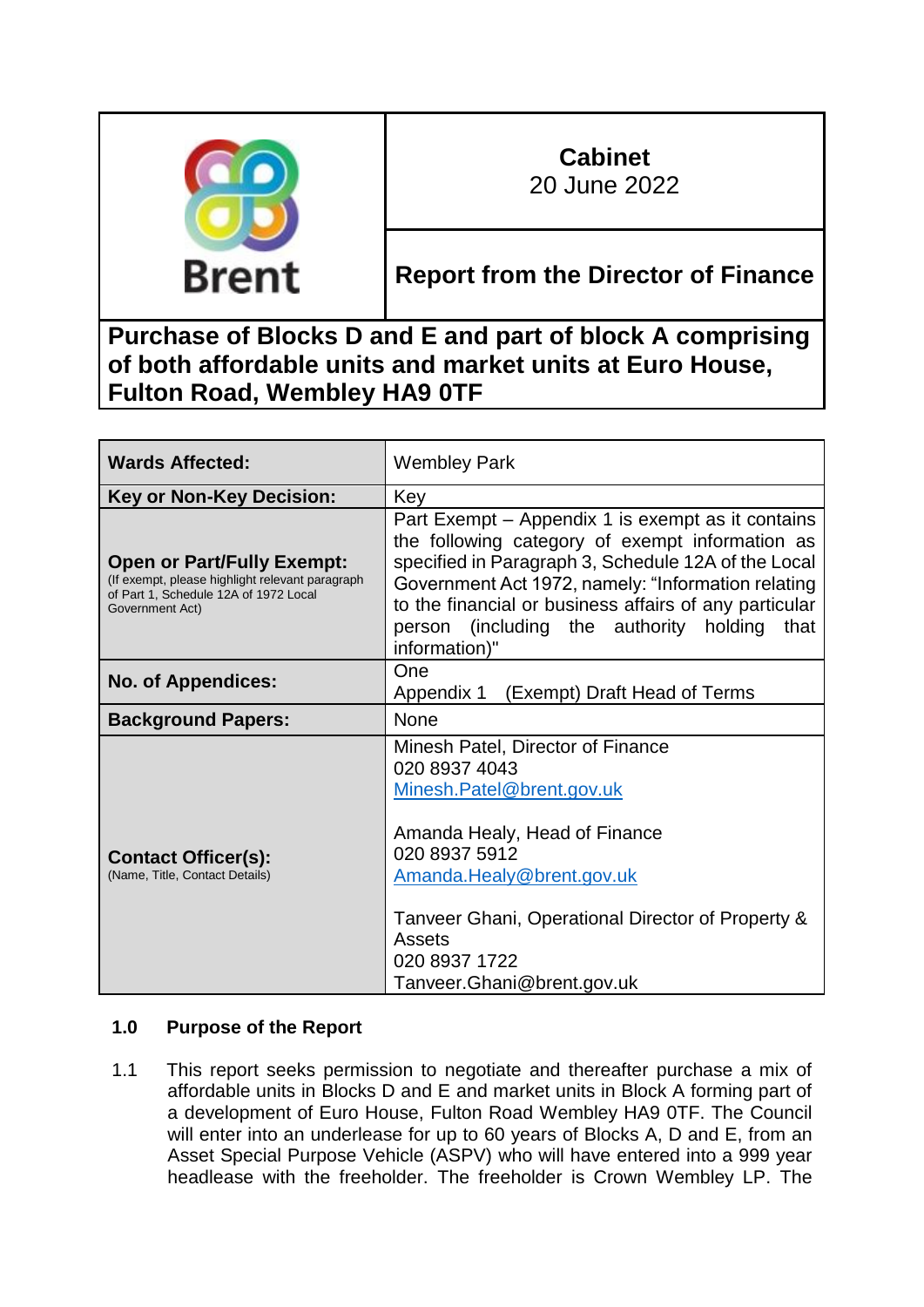Council will have an option with ASPV to acquire the headlease for a peppercorn upon the expiration of the 60 year underlease. The site will be developed by a developer called Regal London. The scheme is due to start in September 2022 with an estimated practical completion date of Q4 2025 for the affordable rented homes.

- 1.2 To finance the purchase of this block, the Council will take a lease of up to 60 years from the ASPV, with rents set at current day social rents and indexed at CPI plus 1% subject to a cap of 5% and a floor of 1%. Upon completion of the underlease, a reversionary 939-year lease will be granted at nil rent or peppercorn.
- 1.3 The developer will continue to insure the premises during the construction and until completion of the contract.

#### **2.0 Recommendation(s)**

- 2.1 Cabinet is asked to:
	- (i) Delegate authority to the Director of Finance in consultation with the Cabinet Member for Finance Resources and Reform and the Operational Director of Property and Assets to negotiate a unit mix of social and market units that delivers a financially viable scheme and the terms and thereafter enter into a underlease for up to 60 years (to be made between L.B. Brent and Asset SPV) in respect of the affordable homes and market units within the Fulton Road Development subject to (a) clean and marketable title (b) financial and legal due diligence, (c) all commercial terms having been agreed between the parties and (d) vacant possession, with a target completion date as soon as possible after the grant of the long lease of 999 years (the headlease).

#### **3.0 Detail**

- 3.1 The existing site measures approximately 1.29 ha in size and comprises the former headquarters of Euro Car Parts, a large self – contained two storey, detached warehouse building split over 5,000 square meters (Gross Internal Area). The planning application reference of the development is 21 / 2989.
- 3.2 The planning permission is dated 24 March 2021 for the redevelopment of the current site to provide five new blocks (A to E) ranging from part 12 to part 24 storeys in height which will be physically connected by a central podium level.
- 3.3 The developer is seeking a buyer for the affordable units. The ASPV has proposed a leasing arrangement where the Council pays rent for up to the first 60 years of the lease, with a reversion for the remaining 939 years for nil consideration.
- 3.3 In the current development, 218 affordable units will be provided through intermediate rented, shared ownership and London Affordable Rent tenures.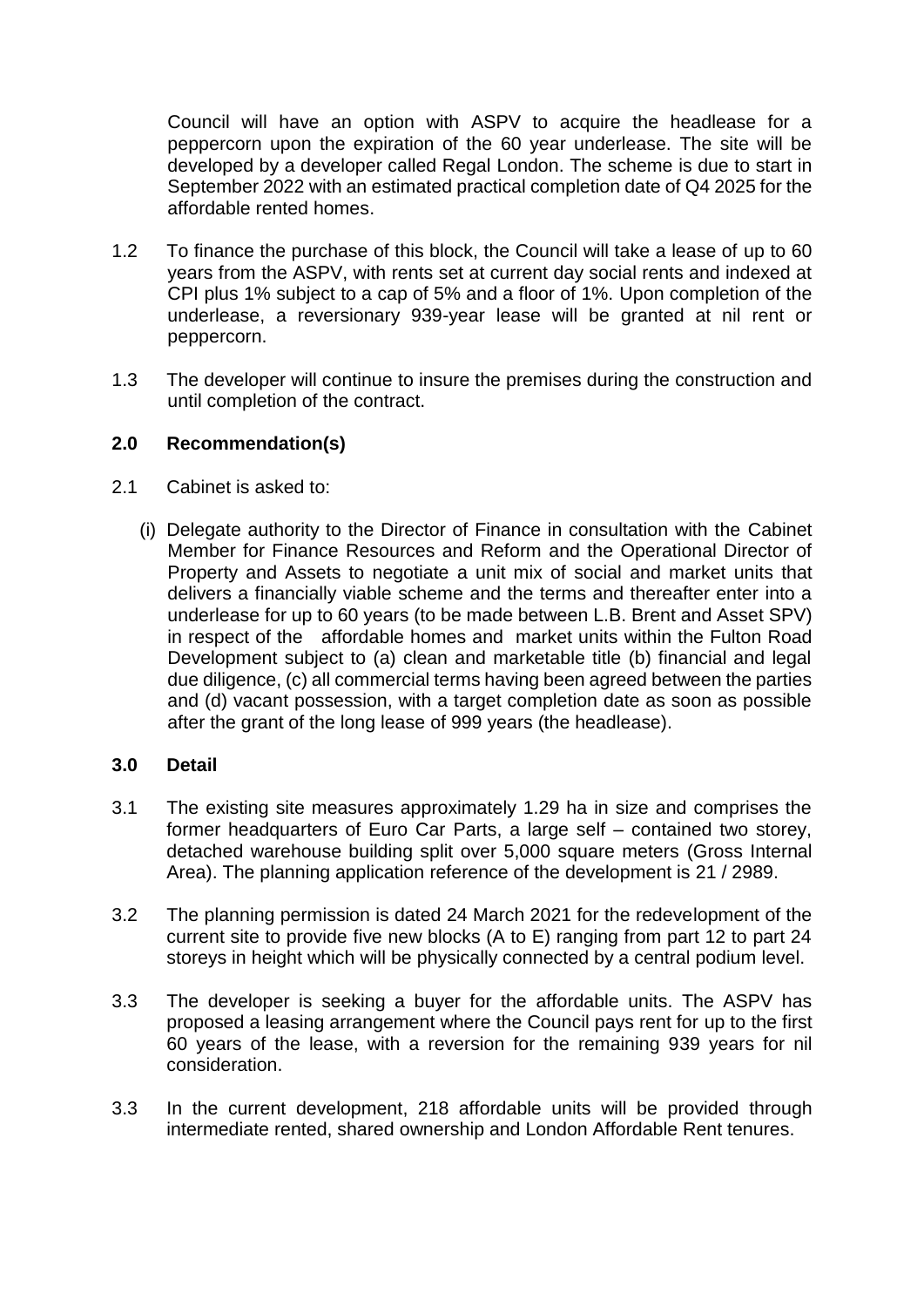3.4 Through the proposed lease, the Council is aiming for a target mix that will remove all the intermediate units and replace them with the most affordable social rented units. In the proposed target mix, the Council has also negotiated an increase in the number of affordable units provided by the development to 252, an uplift of 34 more affordable units.

|                           | <b>Market</b>  | <b>Shared</b><br>Ownership/<br><b>Intermediate</b> | London<br><b>Affordable</b><br>Rent | <b>Social</b><br>Rent | Total |
|---------------------------|----------------|----------------------------------------------------|-------------------------------------|-----------------------|-------|
| Original<br>Scheme        | $\blacksquare$ | 138                                                | 80                                  |                       | 218   |
| Proposed<br><b>Scheme</b> | 46             |                                                    |                                     | 252                   | 298   |

- 3.5 The target mix has also been re-designed in favour of larger properties, increasing the number of 3 bed units by 33, to help support the sizes with greatest demand.
- 3.6 To allow for the increase in the number of genuinely affordable units, the target mix includes the acquisition of 46 market units which provides a subsidy that ensures the financial viability of the development
- 3.7 Of the 252 affordable units in the target scheme there will be 98 in Block D and 154 in Block E. The breakdown of the 252 social rented and 46 market rented homes are as follows:

|                | <b>Market</b>            | <b>Social Rent</b>       | <b>Total</b> |
|----------------|--------------------------|--------------------------|--------------|
| <b>Block A</b> | 46                       | $\overline{\phantom{0}}$ | 46           |
| <b>Block D</b> | $\overline{\phantom{0}}$ | 98                       | 98           |
| <b>Block E</b> | $\overline{\phantom{0}}$ | 154                      | 154          |
| Total          | 46                       | 252                      | 298          |

|                | <b>Studio</b>            | 1 Bed | 2 Bed | 3 Bed | <b>Total</b> |
|----------------|--------------------------|-------|-------|-------|--------------|
| <b>Block A</b> | $\overline{\phantom{0}}$ | 33    |       |       | 46           |
| <b>Block D</b> | $\overline{\phantom{0}}$ | 30    | 35    | 33    | 98           |
| <b>Block E</b> | $\overline{\phantom{0}}$ | 28    | 74    | 52    | 154          |
| <b>Total</b>   |                          | 91    | 118   | 89    | 298          |

3.8 Through undertaking the proposed lease, the Council will be able to increase the delivery of affordable units whilst reducing the proposed rent level for all the affordable products and ensure a more optimal unit mix to meet the local housing need.

### **4.0 Former headquarters of Euro Car Parts**

4.1 The former headquarters of Euro Car Parts is in Wembley. The development comprises the demolition and redevelopment of the site to provide the erection of five buildings ranging from ground plus 14 to 23 storeys; comprising up to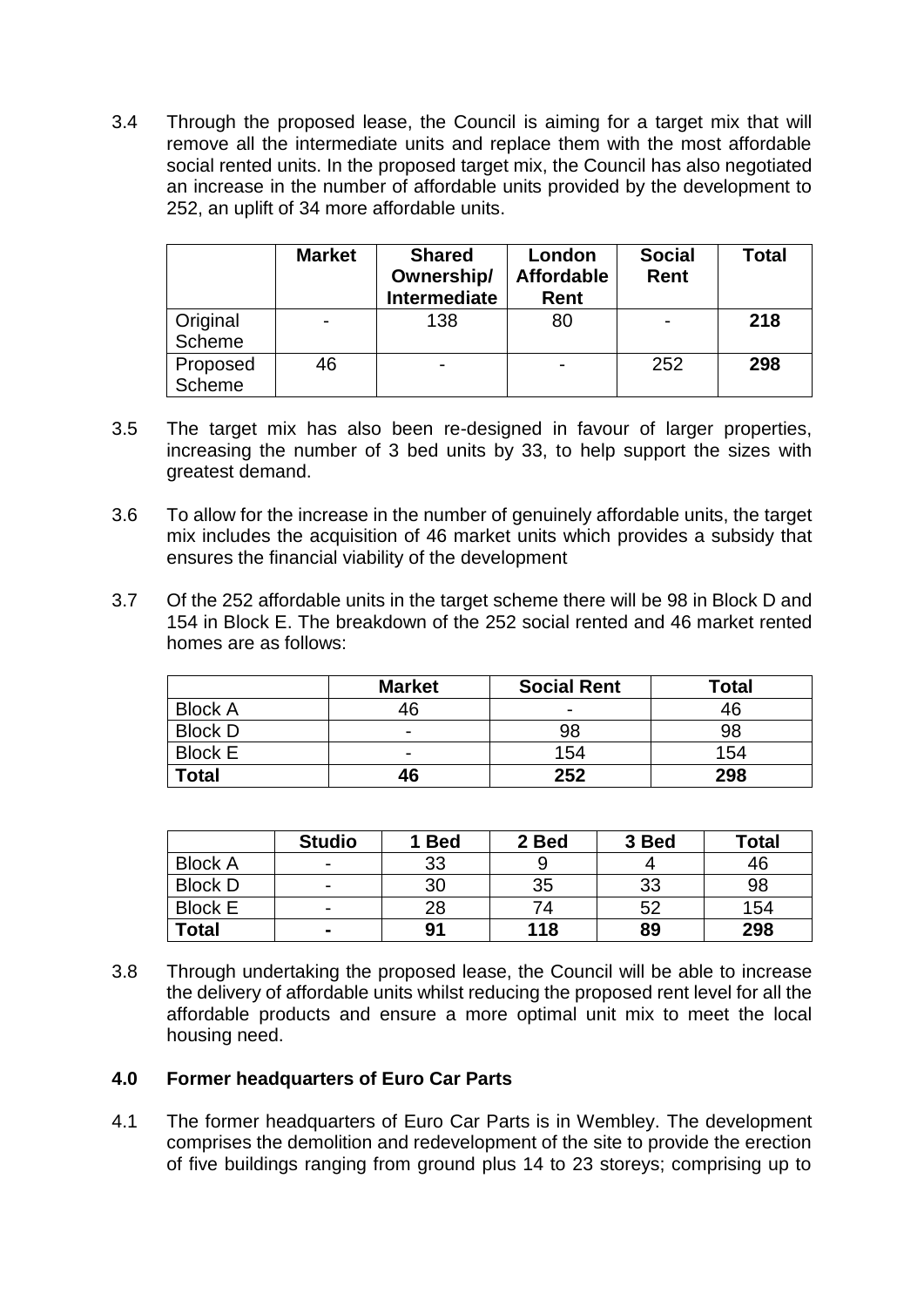759 residential units, retail floorspace and workspace / storage floorspace, private and communal amenity space, car parking, cycle parking, ancillary space, mechanical plant, landscaping and other associated works.

4.2 The building occupies a prominent corner location at the junction of First Way, Fifth Way and Fulton Road in the south and west of the site. The site forms part of the Wembley Growth Area and is currently allocated in the adopted Wembley Area Action Plan and in the Council's recently adopted Local Plan (2021) for a mixed use, residential led scheme.

### **5.0 Financial Implications**

- 5.1 The total cost of the lease based on a term of up to 60 years is circa £128M. The social rented units will sit within the HRA and the Council will utilise the most effective mechanism to manage the market rented units. There has not been an opportunity to purchase these units or vary the tenure and size mix through a traditional financing mechanism.
- 5.2 The proposed scheme provides a target of 252 affordable units and 46 market units to be delivered through the lease. To ensure the scheme is financially viable, the Director of Finance in consultation with the Lead Member for Finance and the Operational Director of Property and Assets will negotiate the optimal unit mix that supports the increased delivery of the affordable units from the original proposal. This may result in a variation in the affordable unit and market unit mix from the target mix described in section 3.4 above.
- 5.3 With the proposed target scheme converting 34 market units to social rented units, this will enable the Council to claim £100k per unit for the additionality provided by the scheme and £28k per unit for the remaining 218 affordable units. The total grant claim expected to fund this development is £9.5M.
- 5.4 It has been assumed that the Council will receive 100% Stamp Duty Land Tax **(**SDLT) relief based on the assumption that:
	- a) The Council is deemed to be a relevant housing provider that is controlled by its tenants; and
	- b) The application of GLA grant receipts meets the requirements of a qualifying public subsidy.
- 5.5 These assumptions will need to be fully tested with the Council's tax advisors and HMRC. Failure to secure the SDLT exemption noted above would increase the cost of the scheme.

## **6.0 Legal Implications**

6.1 Section 120 of the Local Government Act 1972 provides that

For or the purposes of —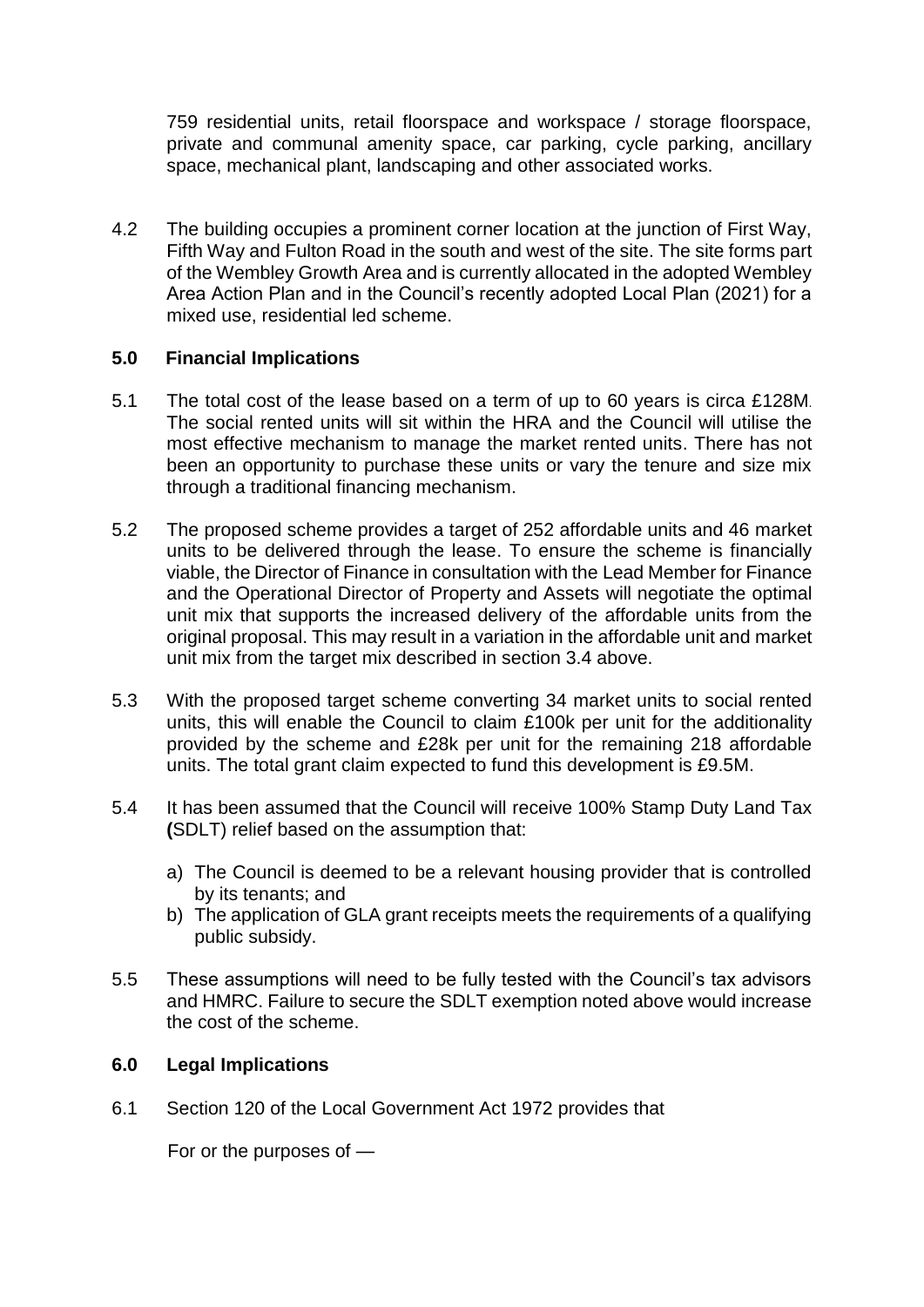- (a) Any of their functions under this or any other enactment; or
- (b) The benefit, improvement or development of their area.

The Council may acquire by agreement any land, whether situated inside or outside their area.

- 6.2 The Council will be purchasing a number of affordable homes and market units (to rent out) that will be rented to Council tenants. Section 79 of the Housing Act 1985 provides that the tenant of a Council property will be a secure tenant if in accordance with section 81 of the Housing Act 1985 the dwelling is the tenant's main or principal home. Accordingly, the provisions of the Housing Act will entitle the secure tenant to purchase their home under the right to buy scheme.
- 6.3 The Council has the power to dispose of property under Section 123 of the Local Government Act 1972 for the best price reasonably obtainable (This type of disposal would be covered under the General Consents and would not need specific consent under Circular 06/03).
- 6.4 The Council's Legal department will undertake all the necessary due diligence prior to the 60 year underlease being entered into. Accordingly, all the necessary searches and Title information will be examined prior to entering into the 60 year underlease to ensure that the Council will acquire the property with good and marketable title.
- 6.5 Section 9 of the Housing Act 1985 provides that he Council may provide housing accommodation —
	- (a) By erecting houses, or converting buildings into houses, on land acquired by them; or
	- (b) By acquiring houses.
- 6.6 The General Consent 2013 section A3 provides for the sale of properties on shared ownership lease terms.

#### **7.0 Equality Implications**

7.1 No equality implications have been identified.

#### **8.0 Consultation with Ward Members and Stakeholders**

8.1 This paper will be circulated to all Ward Members.

#### **9.0 Human Resources / Property Implications**

9.1 There are no further property implications or human resources implications in Relation to this report.